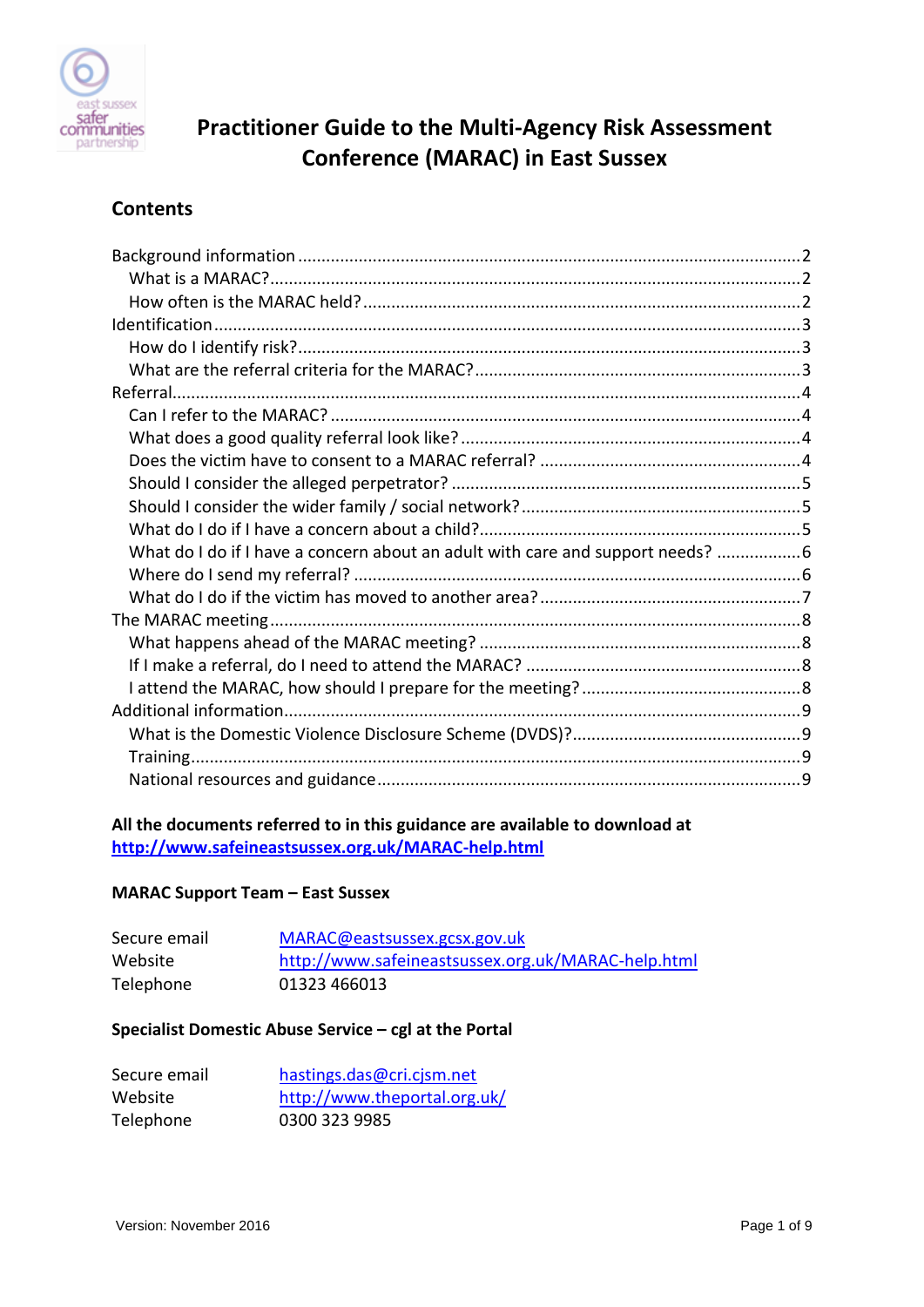

# <span id="page-1-0"></span>**Background information**

### <span id="page-1-1"></span>*What is a MARAC?*

The domestic abuse Multi-Agency Risk Assessment Conference (MARAC) is a meeting that brings together representatives from a number of agencies in the local area to discuss the safety, health and well-being of people experiencing domestic abuse (and their children).

The agencies which attend the MARAC include statutory services such as the Police, Probation, Children's and Adult Social Care services, as well as the local specialist domestic abuse service [\(cgl](http://www.changegrowlive.org/what-we-do/domestic-abuse-services) at [The Portal\)](http://www.theportal.org.uk/) and other voluntary and community organisations.

The aim of the meeting is to:

- Share information to increase the safety, health and well-being of high risk victims/survivors - adults and their children
- Determine whether the alleged perpetrator poses a significant risk to any particular individual or to the general community
- Construct jointly and implement a risk management plan that provides professional support to all those at risk and that reduces the risk of harm
- Reduce repeat victimisation
- Improve agency accountability
- Improve support for staff involved in high-risk domestic abuse cases.

#### <span id="page-1-2"></span>*How often is the MARAC held?*

There are two MARACs held in East Sussex each week:

- Eastbourne, Lewes and Wealden every **Tuesday**; and
- Hastings and Rother every **Thursday**.

There is a list of [MARAC Referral Deadlines and Meeting Dates.](http://www.safeineastsussex.org.uk/MARAC-help.html)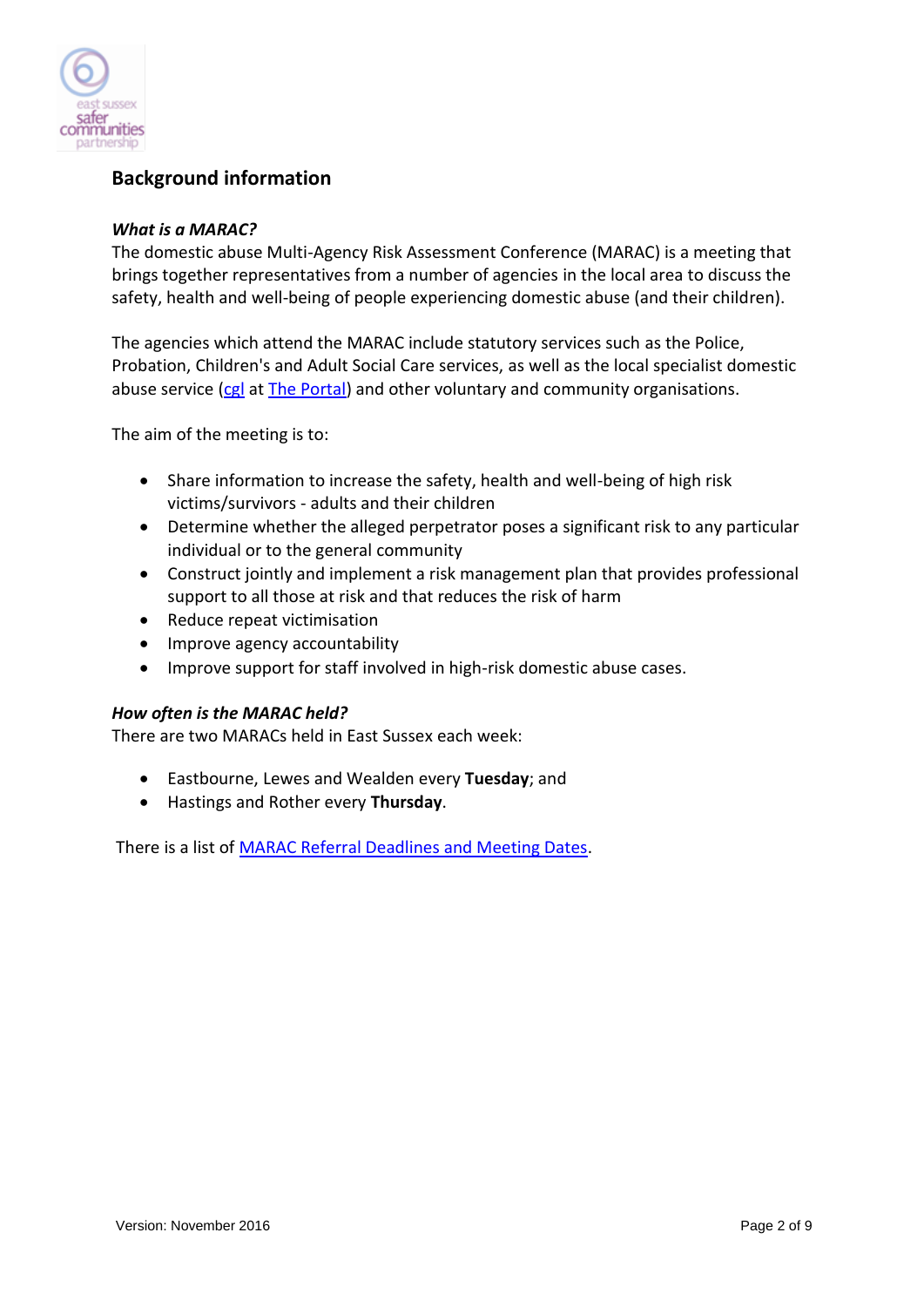

# <span id="page-2-0"></span>**Identification**

## <span id="page-2-1"></span>*How do I identify risk?*

At the point a victim/survivor makes a disclosure of domestic violence or abuse, it is good practice to complete a [Domestic Abuse Stalking and Harassment](http://www.safeineastsussex.org.uk/MARAC-help.html) Risk Identification [Checklist.](http://www.safeineastsussex.org.uk/MARAC-help.html) This is commonly known as the 'DASH RIC'.

The DASH RIC is designed to help professionals make an accurate and fast assessment of the danger someone is in. The DASH RIC helps professionals to identify what support someone might need, which could include a MARAC referral.

### <span id="page-2-2"></span>*What are the referral criteria for the MARAC?*

A case should be referred to the MARAC if any of the following criteria are met:

- 1. **Professional judgement of high risk of serious harm or significant concern for safety:** if a professional has serious concerns about a victim's situation, they should refer the case to MARAC. There will be occasions where the particular context of a case gives rise to serious concerns even if the victim has been unable to disclose the information that might highlight their risk more clearly. This could reflect extreme levels of fear, cultural barriers to disclosure, immigration issues or language barriers particularly in cases of 'honour'-based violence. This judgement would be based on the professional's experience and/or the victim's perception of their risk even if they do not meet criteria 2 and/or 3 below
- 2. **Visible High Risk:** 14 or more 'yes answers' or 'ticks' on the CAADA-DASH risk identification checklist (RIC)
- 3. **Potential Escalation:** 3 or more incidents as a result of domestic violence or abuse in the past 12 months. This criterion can be used to identify cases where there is not a positive identification of a majority of the risk factors on the RIC, but where abuse appears to be escalating and where it is appropriate to assess the situation more fully by sharing information at MARAC
- 4. **MARAC repeat:** where there is a further incident within 12 months from the date of the last MARAC referral and there has been a further incident, regardless of whether it has been reported to the police or the level of risk), the case should be referred back to the MARAC. There is a [national definition](http://www.safelives.org.uk/definition-repeat-marac) for a MARAC Repeat.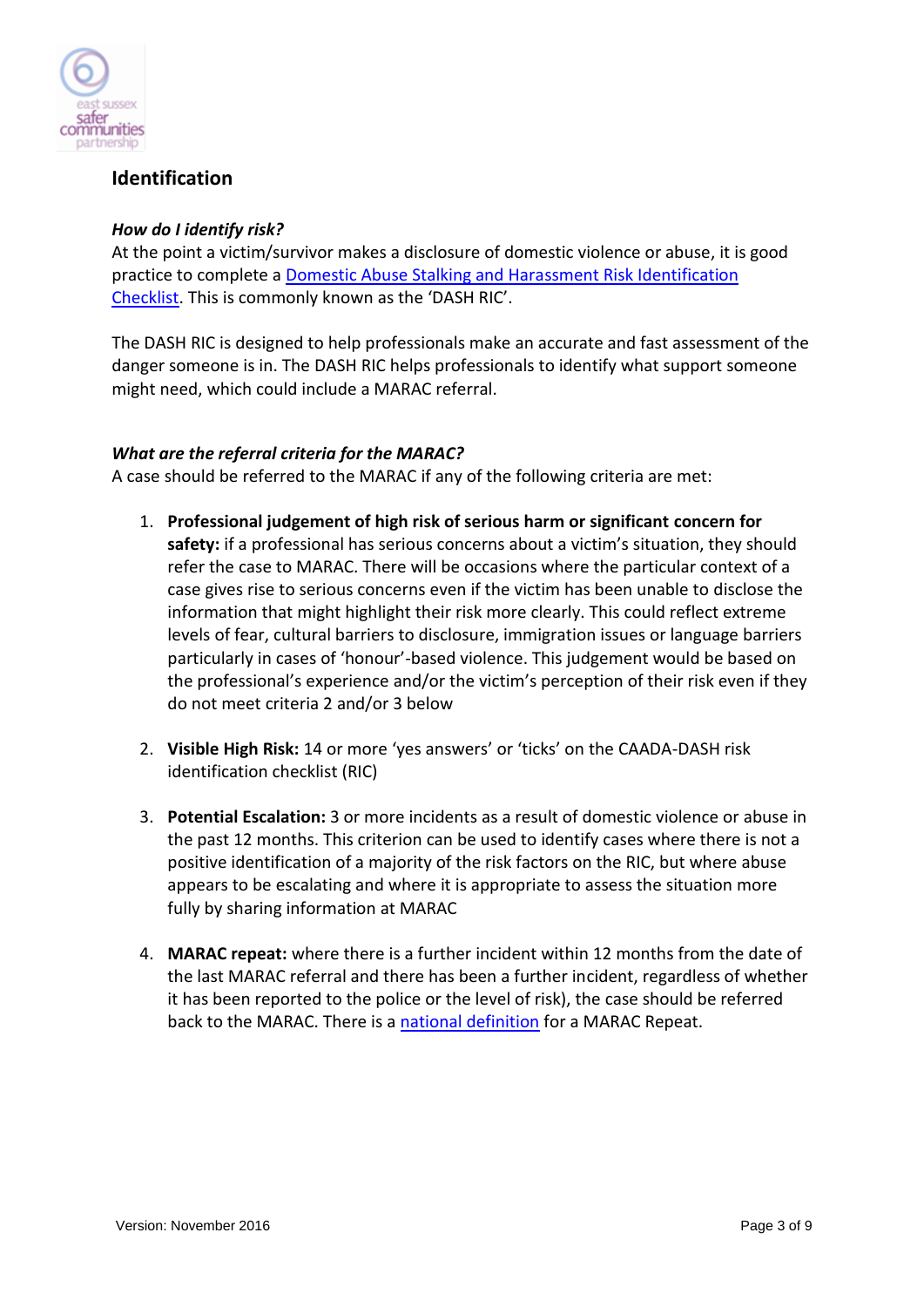

# <span id="page-3-0"></span>**Referral**

## <span id="page-3-1"></span>*Can I refer to the MARAC?*

Any professional can make a referral to the MARAC. However, if you have never made a MARAC referral before you may want to speak to your manager first or, if you agency routinely attends the MARAC, your agency will have a MARAC representative who can provide advice and support.

To make a referral to the MARAC the referring professional must complete a [MARAC / IDVA](http://www.safeineastsussex.org.uk/MARAC-help.html)  [Referral Form.](http://www.safeineastsussex.org.uk/MARAC-help.html)

### <span id="page-3-2"></span>*What does a good quality referral look like?*

A good quality MARAC / IDVA Referral Form should have all the fields completed and provide clear, accurate and up-to-date information in order to inform the development of an action plan. A completed form should include:

- Client information, including questions about someone's personal characteristics (such as age, gender, gender identity, sexual orientation, ethnicity, religion and belief and any disabilities), as well as (safe) contact details
- An outline of risk factors, relevant background information and the reason for referral. This section should be concise. If it helps, use bullet points. The referral needs to include sufficient information for other professionals to understand any risk and needs, while ensuring that the information shared is proportionate and sensitive to an individual's right to privacy
- Additional questions (e.g. "Who the victim is afraid of?"). The responses to these questions may help identify any specific issues that could affect someone's risk (e.g. if they are a victim of Honour Based Violence and there are multiple perpetrators) or what may prevent them accessing help and support (e.g. if they or the alleged perpetrator work for an agency that is involved in the MARAC process)
- Whether the victim has previously been heard at MARAC (if known)
- Whether the (alleged) perpetrator has previously been heard at MARAC or is being managed under [Multi-Agency Public Protection Arrangements \(MAPPA\)](http://www.surreyandsussexmappa.com/) (if known).

#### <span id="page-3-3"></span>*Does the victim have to consent to a MARAC referral?*

The victim should normally be involved and informed about the referral to the MARAC. It is helpful to explain the MARAC process at the point of referral so that the victim can understand how agencies will work together to help increase their safety by offering services or support.

There is [a MARAC Victim Leaflet](http://www.safeineastsussex.org.uk/MARAC-help.html) available which professionals can use to explain the MARAC process and what will happen. If it is safe to do so, a victim may want a printed copy of this leaflet or they could access it online.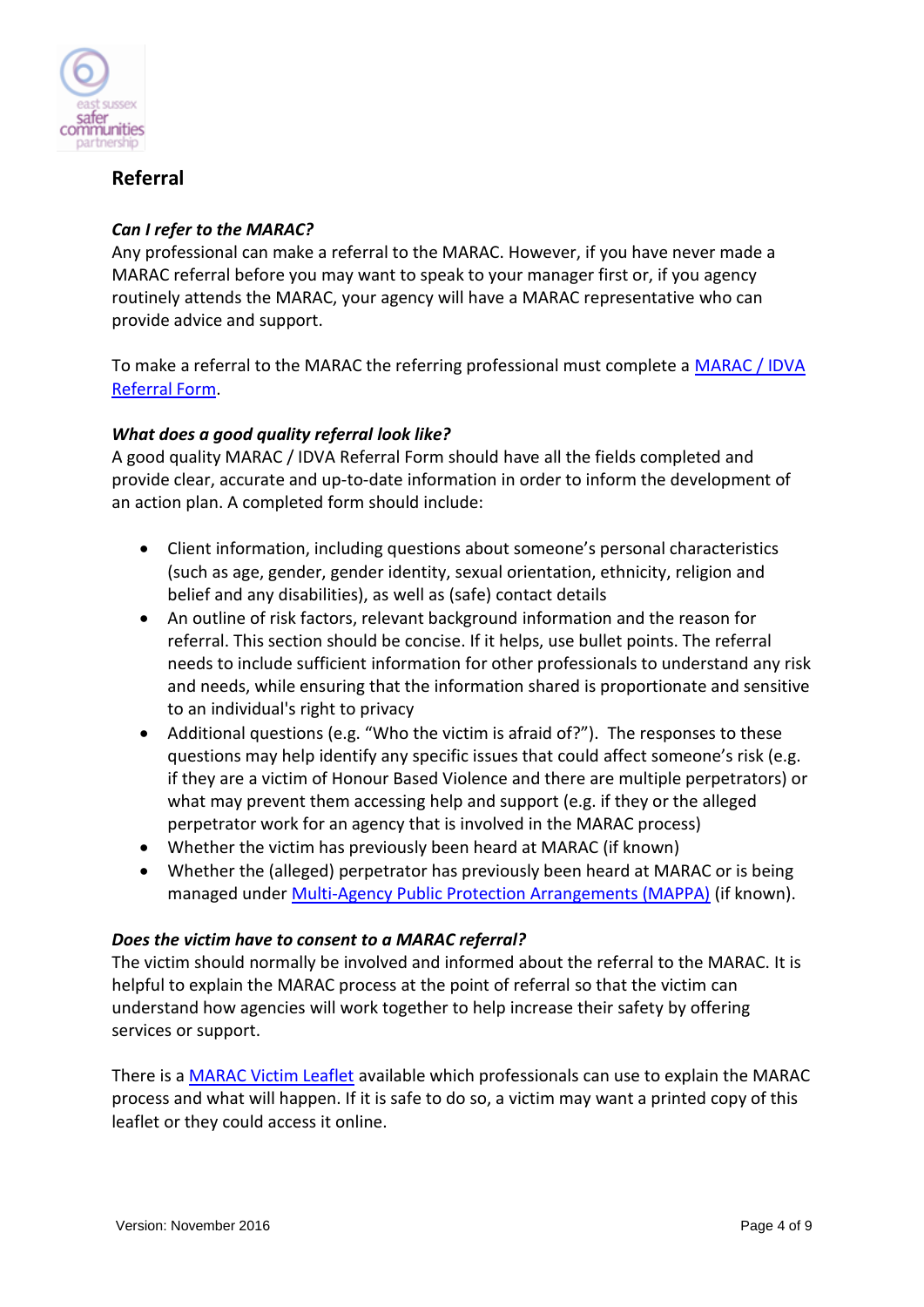

In some cases a victim may be referred to the MARAC without their consent. In these cases, the referring practitioner must assess whether it is proportionate and defensible to share information, depending on the level of risk which the victim is facing.

If you are making a referral to the MARAC, and you do not have the consent of the victim to do so, you will need to follow your agency's guidance on information sharing in these cases.

There is a template [MARAC Information Shared without Consent Form](http://www.safelives.org.uk/node/366) available from SafeLives which may help you evidence your decision to share without consent.

### <span id="page-4-0"></span>*Should I consider the alleged perpetrator?*

While the central focus of the MARAC is on the safety of the adult victim and children, this can only be achieved if the behaviour of the alleged perpetrator is addressed effectively. It is essential that the MARAC considers information about the alleged perpetrator, and that actions are agreed within the safety plan that directly addresses abusive behaviour.

When completing the MARAC / IDVA Referral Form the referring professional should include any information about the alleged perpetrator's circumstances and their behaviour.

SafeLives has produced [guidance for MARACs](http://www.safelives.org.uk/sites/default/files/resources/Perpetrator%20guidance%20for%20MARACs%20FINAL.pdf) to address the abusive behaviour of alleged perpetrators.

#### <span id="page-4-1"></span>*Should I consider the wider family / social network?*

When completing the MARAC / IDVA Referral Form the referring professional should consider whether there are any risks or needs in relation to a victim's wider family / social network. This could include children or other adults who have been harmed, may be vulnerable to harm or who may need safeguarding.

#### <span id="page-4-2"></span>*What do I do if I have a concern about a child?*

Domestic abuse can have a significant impact on children. Children can:

- Hear events as they unfold
- Witness physical damage to a parent or to property following an incident
- Be hurt trying to intervene
- Be used as a pawn to bargain or threaten with, particularly post separation
- Become the direct subject of abuse, which may be physical, emotional, sexual or a combination.

There are additional questions in the DASH RIC relating to children, including:

- Are there any children, step-children in the household?
- Has the alleged abuser ever hurt the children?
- Has the alleged abuser threatened to hurt or kill the children?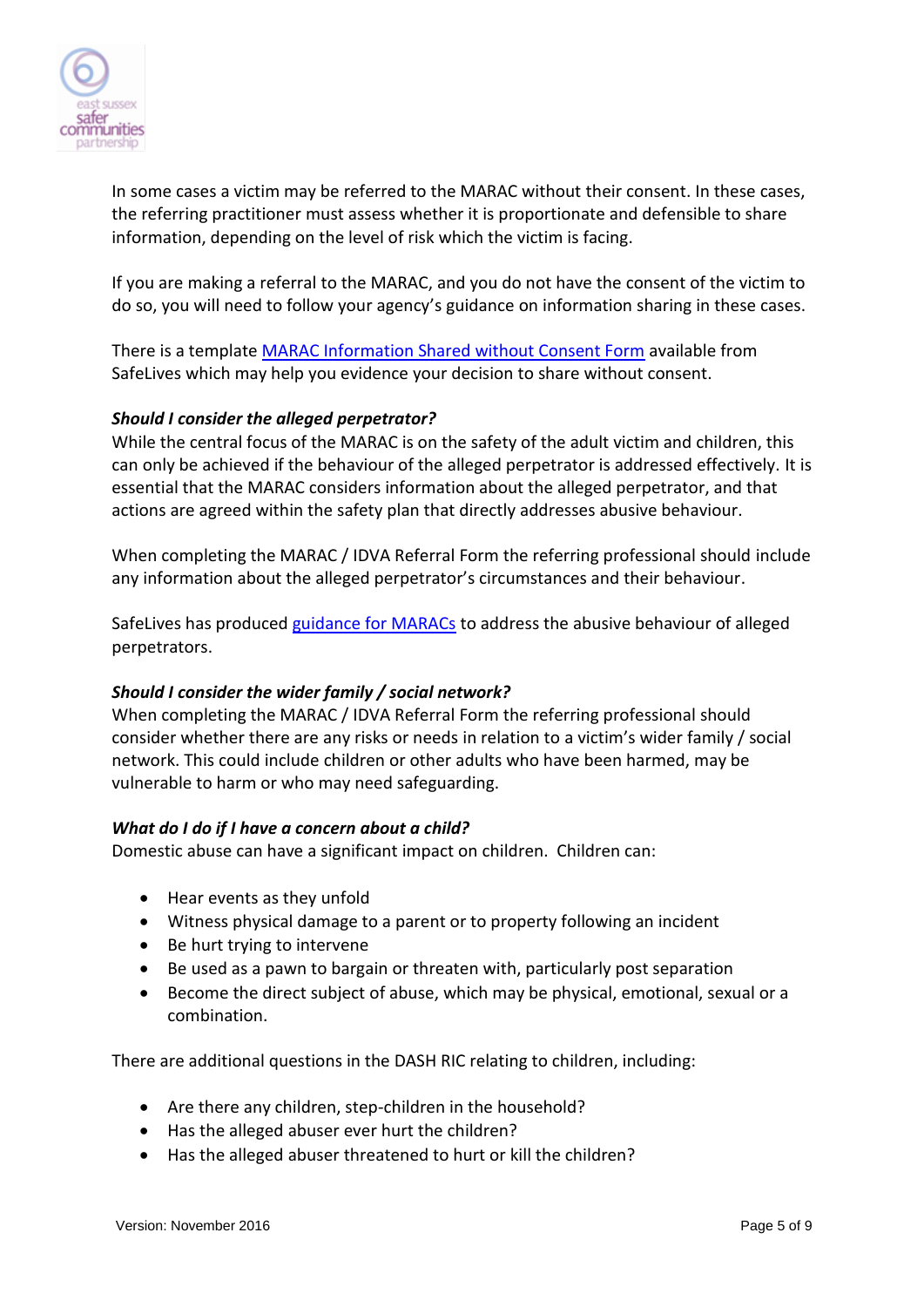

When completing a referral, the referring professional must consider whether there are any needs or risks relating to children in the family. If the answer is yes, in addition to making the MARAC referral, the referring professional should also make a referral to the Single Point of Advice (SPOA). This is first point of contact for East Sussex Children's Services which is available for both professionals and public who have concerns about the welfare of a child. For further information consult [The Continuum of Need.](https://www.eastsussex.gov.uk/childrenandfamilies/professional-resources/continuum-of-need/about/) This provides guidance for both professionals to identify and assess levels of individual need.

To contact the [Single Point of Advice \(SPOA\)](https://www.eastsussex.gov.uk/childrenandfamilies/professional-resources/spoa/before-contact/) call 01323 464222 or email [0-19.SPOA@eastsussex.gov.uk](mailto:0-19.SPOA@eastsussex.gov.uk) or [GCSX\\_0-19.SPOA@eastsussex.gcsx.gov.uk.](mailto:GCSX_0-19.SPOA@eastsussex.gcsx.gov.uk)

# <span id="page-5-0"></span>*What do I do if I have a concern about an adult with care and support needs?*

Domestic abuse can have a significant impact on adults with care and support needs. As an example:

- Women with depressive disorder are over two times more likely than women without a mental illness to experience domestic abuse
- People with a disability are significantly more likely to experience physical, sexual, emotional and financial domestic abuse than people without disabilities
- Victims aged 61+ are much more likely to experience abuse from an adult family member or current intimate partner than those 60 and under (2015-16).

There are additional questions in the DASH RIC relating to adults, including:

- Has either the victim or the abuser been diagnosed with / suspected that they may have dementia or any other form of cognitive impairment?
- Are there any concerns about the victim's capacity to make informed decisions?
- Is either the abuser or the victim looking after the other person i.e. acting as their carer?

When completing a referral, the referring professional must consider whether an adult with care and support needs is at risk of abuse or neglect. If the answer is yes, in addition to making the MARAC referral, the referring professional should also make a referral to Adult Social Care.

To report abuse or neglect of an adult at risk, or for further information, contact Health and Social Care Connect. Email [HSCC@eastsussex.gov.uk](mailto:HSCC@eastsussex.gov.uk) call 0345 6080191 (public), or email [esh-tr.hscc@nhs.net](mailto:esh-tr.hscc@nhs.net) or call 0300 6780010 (professionals).

#### <span id="page-5-1"></span>*Where do I send my referral?*

Referrals must be sent via a Secure eMail system. This means that your email system should either be part of the Government Secure Community (ending in .gsi . gsx, .nhs.net or .pnn) or you should be using Criminal Justice Secure Email (.cjsm.net).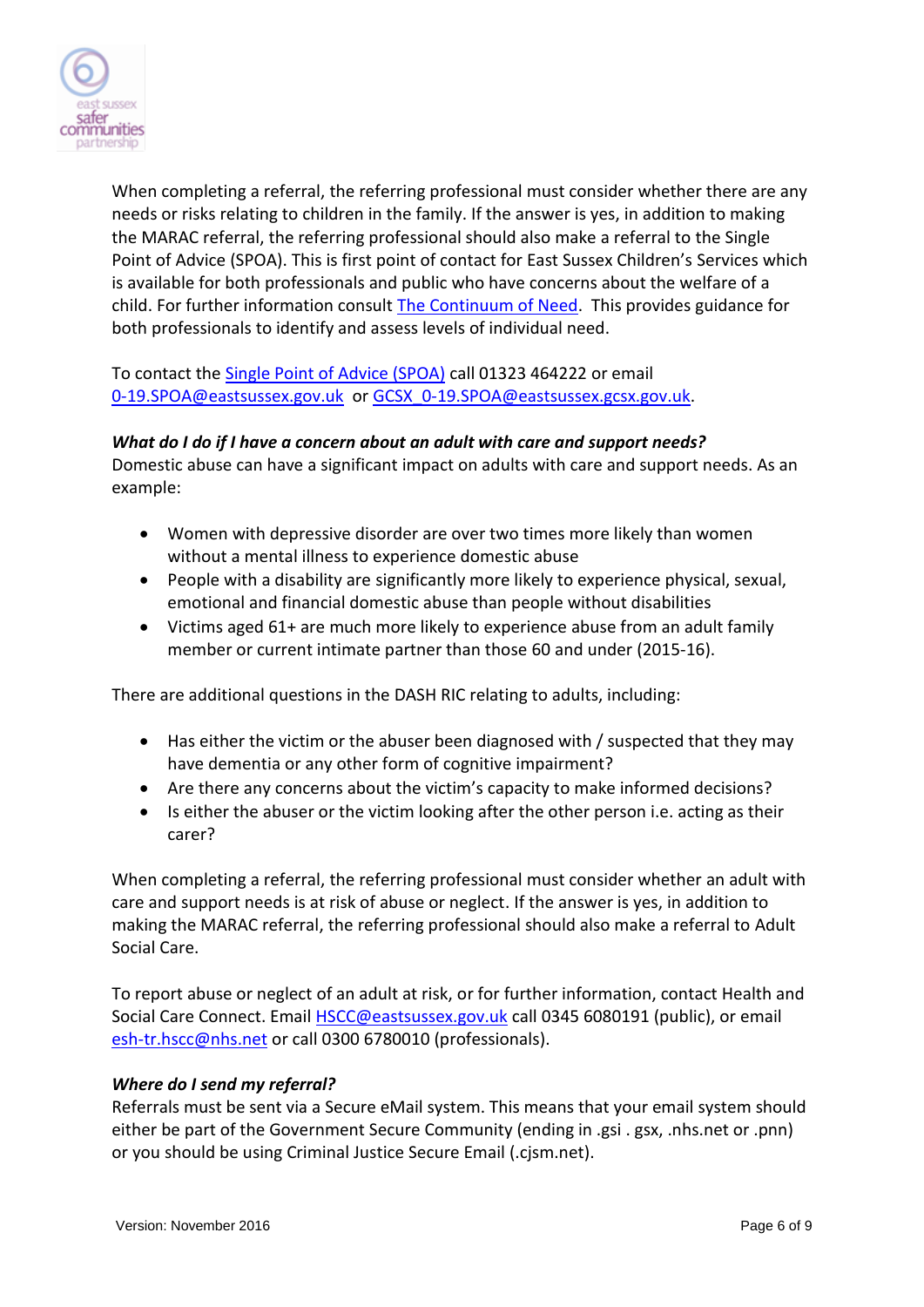

A completed [MARAC / IDVA Referral Form](http://www.safeineastsussex.org.uk/MARAC-help.html) should be sent to the [MARAC Coordinator,](http://www.safeineastsussex.org.uk/MARAC-help.html) who will add the case to the next MARAC list and make a referral to the specialist domestic abuse service.

## <span id="page-6-0"></span>*What do I do if the victim has moved to another area?*

If you think a victim who has been referred to MARAC in the last year has - or is about to move out of the area, you should contact the MARAC Coordinator in the first instance (see contact details below). There is [guidance](http://www.safelives.org.uk/sites/default/files/resources/MARAC%20to%20MARAC%20referral%20process%20FINAL.pdf) available on how to manage cases in these circumstances.

If you want to refer a victim for the first time and they are normally resident elsewhere in Sussex, you should contact the relevant MARAC:

- For more information on MARACs in West Sussex, email [kate.johnson@westsussex.gcsx.gov.uk](mailto:kate.johnson@westsussex.gcsx.gov.uk)
- For more information on MARACs in Brighton & Hove, email [MARAC.Brighton-Hove@sussex.pnn.police.uk](mailto:MARAC.Brighton-Hove@sussex.pnn.police.uk)

If you want to refer a victim for the first time and they are normally resident elsewhere in England or Wales, [Safe Lives](http://www.safelives.org.uk/practice-support/resources-marac-meetings/face-face-support/find-marac) can help locate the relevant contact details.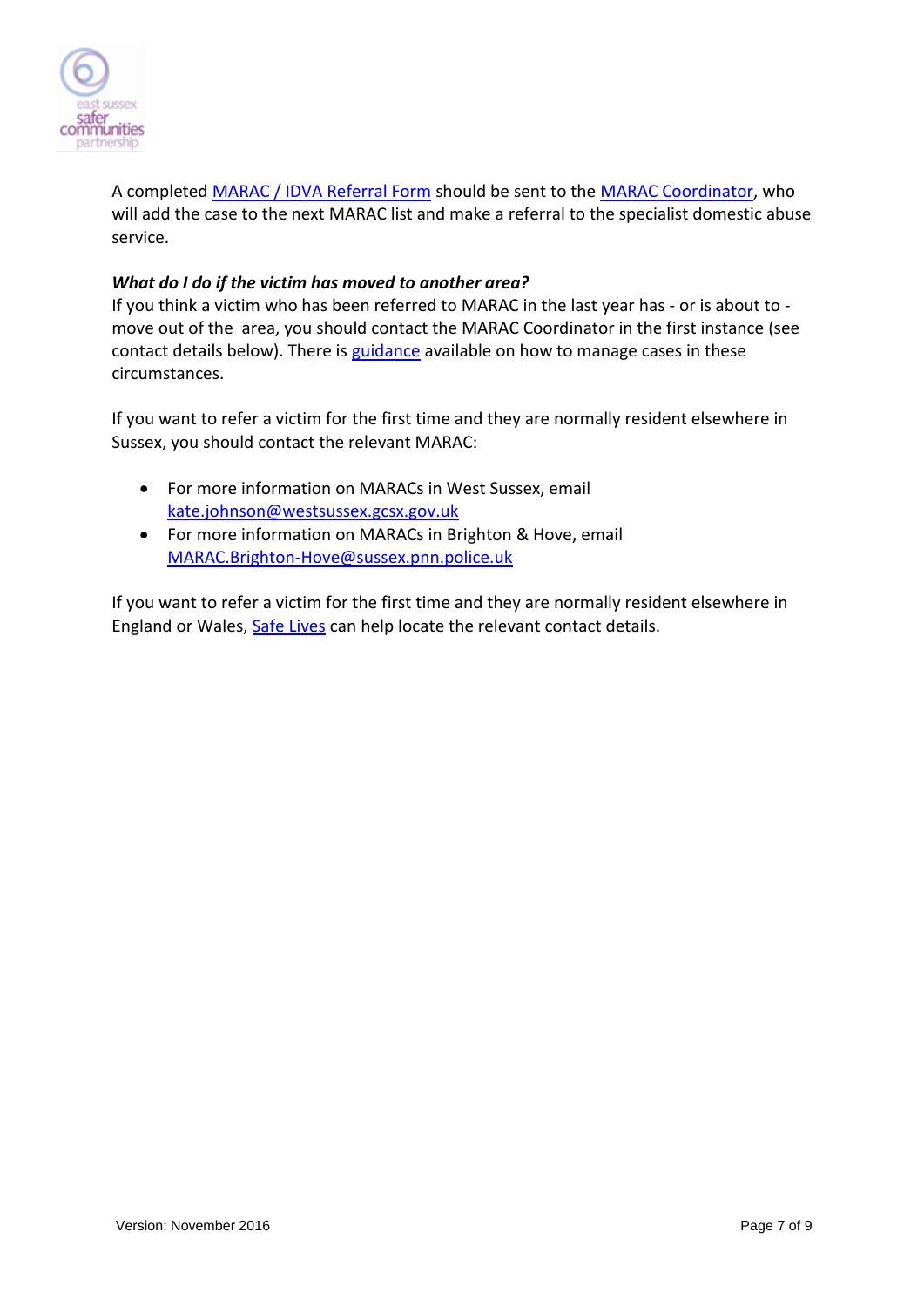

# <span id="page-7-0"></span>**The MARAC meeting**

### <span id="page-7-1"></span>*What happens ahead of the MARAC meeting?*

Where possible and safe to do so, a specialist domestic abuse service caseworker from The Portal will contact any victim who is referred to the MARAC. They will try to contact the victim ahead of the meeting, to ensure they are receiving appropriate support, notify them that their case is to be discussed at MARAC, attain their views and wishes to ensure they are represented at the MARAC.

The specialist domestic abuse service caseworker will represent any views the victim has and will provide the 'voice of the victim' at the meeting. The role of the specialist domestic abuse service caseworker is to ensure that victim safety and that of children is maximised and remains central to the MARAC process.

### <span id="page-7-2"></span>*If I make a referral, do I need to attend the MARAC?*

You will need to speak to the MARAC representative for your agency, who may present the case on your behalf. Alternatively, you may be asked to attend the meeting. If you are unsure, contact the [MARAC Coordinator.](http://www.safeineastsussex.org.uk/MARAC-help.html)

### <span id="page-7-3"></span>*I attend the MARAC, how should I prepare for the meeting?*

The [MARAC Coordinator](http://www.safeineastsussex.org.uk/MARAC-help.html) will circulate the meeting agenda with the list of cases to agency representatives 2 working days prior to the MARAC meeting date. At this point agencies will need to research each of the cases on the list.

There is [a MARAC Research Form](http://www.safeineastsussex.org.uk/MARAC-help.html) available for all partner agencies to use to identify what information they should share at the MARAC meeting. Having the right information at the MARAC helps ensure than an effective and complete action plan is developed in order to increase the safety of the victim.

If you are unable to attend the MARAC, and if there is no one who can take your place, you should contact the [MARAC Coordinator](http://www.safeineastsussex.org.uk/MARAC-help.html) and advise them of your non-attendance. As the agency representative will still need to complete the research and will be asked provide a report form prior to the MARAC meeting. This will be shared / read out at the meeting and added to the minute (the report should include any relevant information on cases, as well as confirming those cases where the agency has no relevant/ proportionate information to share).